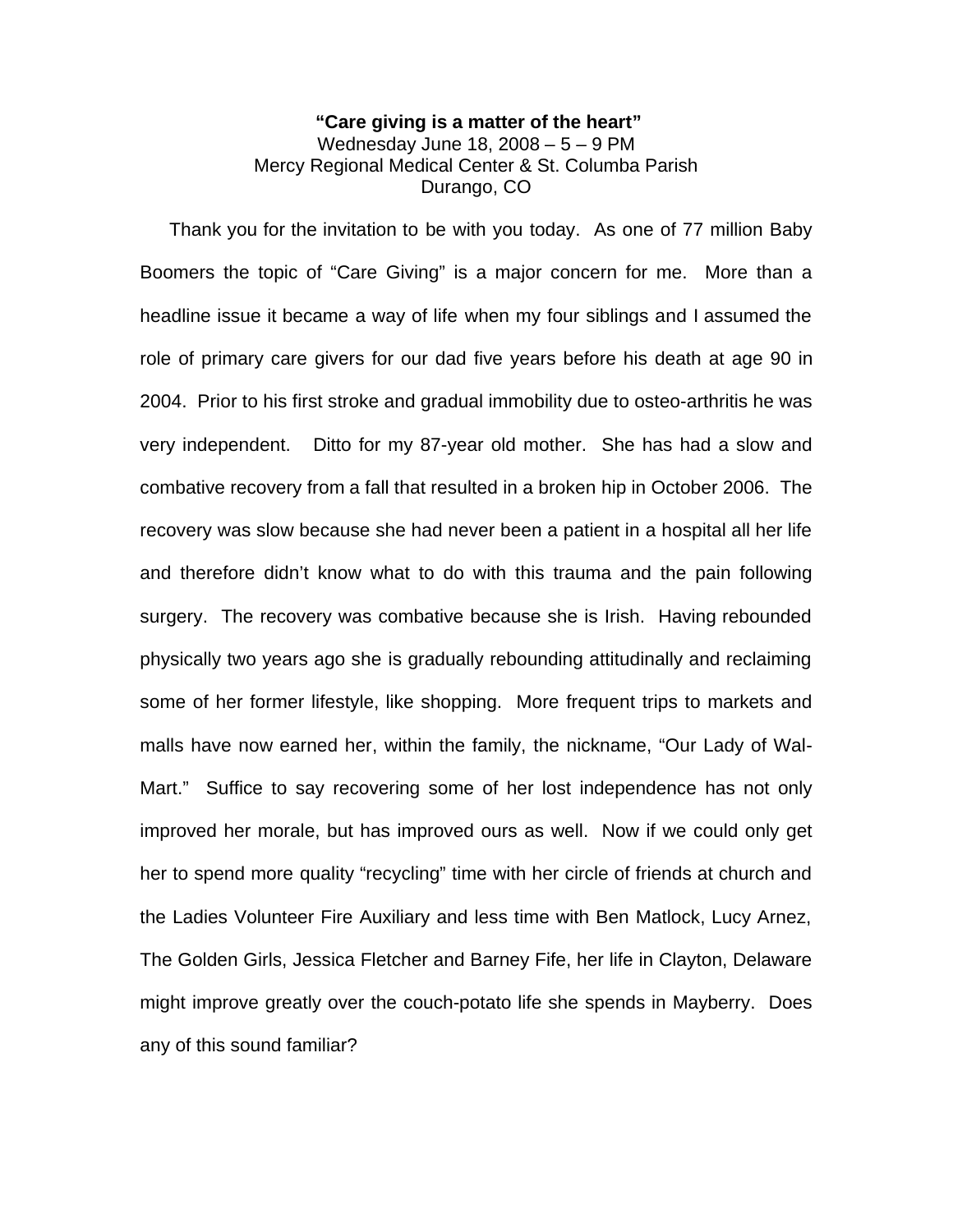I assume we're here today because we are familiar with these scripts. They are written, not by Hollywood writers or mystery novelists, but by aging parents, a graying culture, families struggling with terminal illnesses, children with chronic diseases, sons and daughters returning from two war fronts with catastrophic wounds, abusive domestic relationships and a health care system that is overtaxed and on the brink of change or extinction. In many cities and neighborhoods today houses are not the only security faced with foreclosure. Hospitals too are vulnerable to a shaky economic forecast.

 Today I am going to focus on three themes that I believe enhance our roles, our ministry, our lifestyles, and our vision as care givers. Those themes are:

- **1. Biography as Care Giving.**
- **2. Spiritualities of Care Giving.**
- **3. Storytelling as Care Giving.**

 The first theme will be personal in nature. I am going to share some chapters and verses of my life story as a care giver. The remaining two themes will include interaction with you and some brain and heart exercises in small group settings.

 As the workshop progresses I will challenge you to keep the image of *"the heart"* dominant in your consciousness and imagination. It is over emphasized in the health care world, but under emphasized in the spiritual world. I will argue that the heart is a major player in both worlds and color our relationships with people specifically those with whom we interact with as care givers.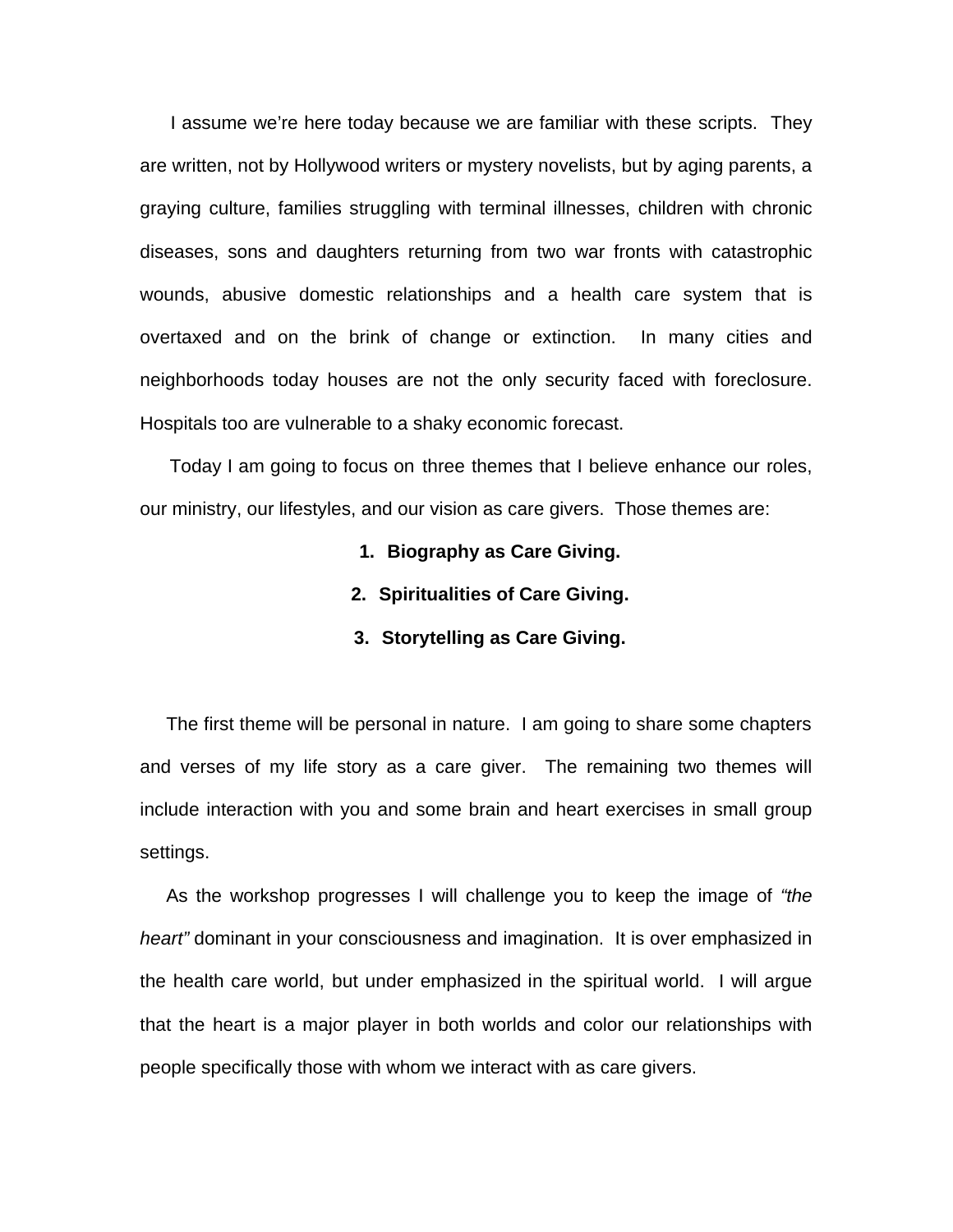# **1. Biography as Care Giving**

 Every AA meeting opens up with the famous one-liner, *"My name is ---- and I am an alcoholic."* 

It is a crucial first step in taking ownership of one's spiraling behavior into the disease of alcoholism. With this first step a certain amount of inner pressure is released freeing the alcoholic to befriend the demon that has seditiously ruled his/her life. I would like to borrow the power of that one-liner and say, *"My name is Paul and I am a care giver."* 

 It's not just a title I use, but it is part of my identity. Unlike many people I didn't stumble into care giving unawares. The truth is I learned it in a care giving environment. It began in my childhood. My siblings and I were born and raised in a small town in Kent County, Delaware with a population of 1200. We were a minority Catholic family living among majority Methodists and Episcopalians. My parents believed we earned respect not just by being good practicing Catholics, but also by practicing good citizenship. As we grew up we were expected to provide care for certain elderly neighbors. I assumed responsibility for a widow, Mrs. Euneita Fenton. I would clean her house once a month, mow her lawn in the summer, shovel snow from her sidewalks in winter, do errands, get her medicine from the local pharmacy and when I was old enough to drive, take her to church. We never asked to be paid for this because that would violate the motivation of providing service as a neighbor rather than a worker.

 Two other incidents in my early formation as care giver are branded in my consciousness. An African-American family in town lost their home in a fire.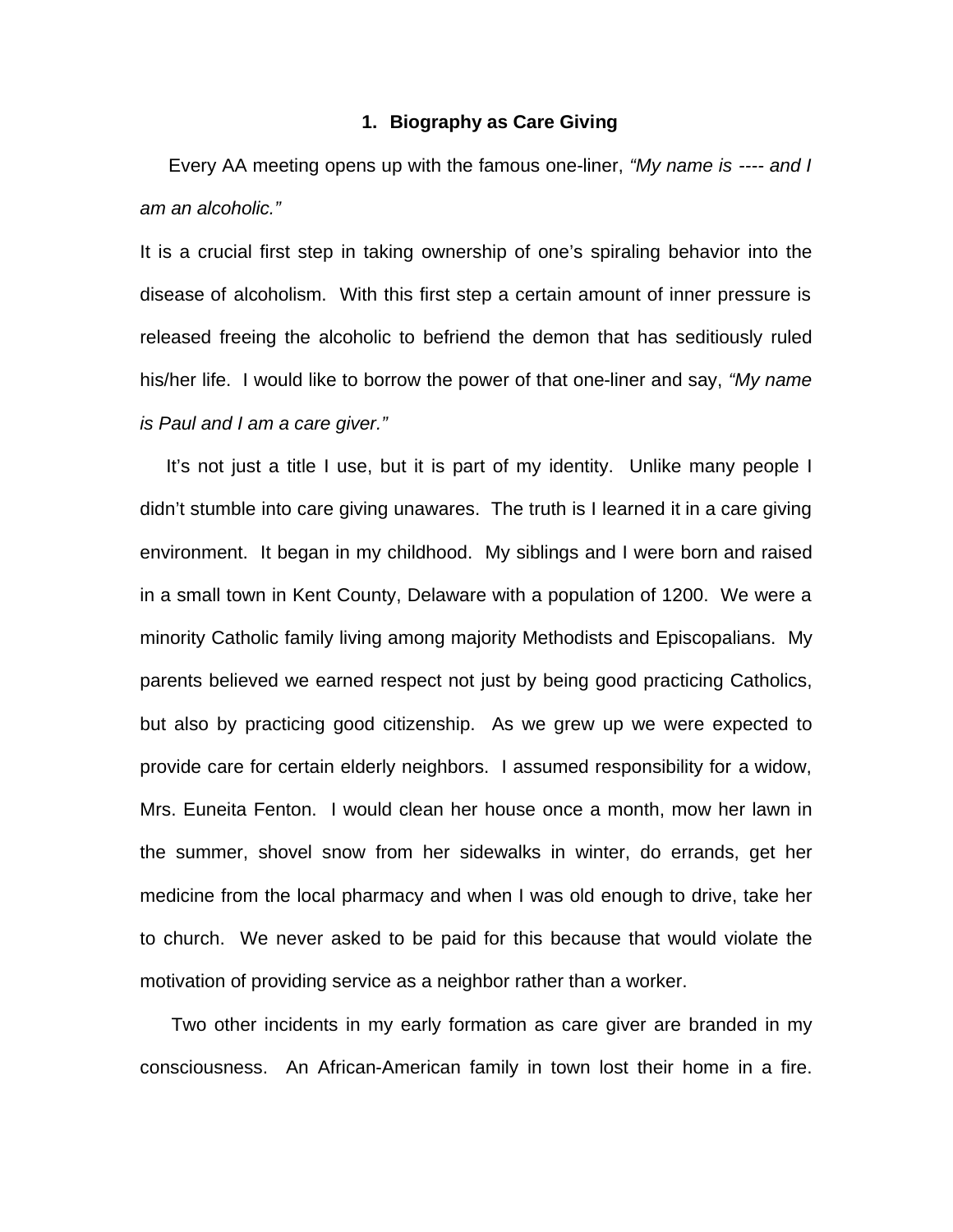One day when we came home from school my mother instructed all of us to take a brown bag go upstairs and fill it with clothes we didn't need. Then we delivered the bags to the family. We also invited them to our house for a Sunday dinner. A second incident involved a family where the husband and breadwinner lost his job. We went food shopping with mom and then delivered the bags of food to that family. Laced throughout these examples are memories of mom getting up during the night walking down the street to the firehouse and helping prepare coffee and hot chocolate for volunteer firemen who were working to put out fires. My extended family was also good role models. My Aunt Eleanor, a registered nurse, visited an elderly shut-in couple every Sunday after church to give Mr. Hall his insulin shot. My Aunt Mary, bookkeeper at the local Catholic parish, would have me deliver envelopes to certain people on my bicycle. Only later did I find out they contained money from the church poor box.

 When it came time to practice care giving for our own dad nearly ten years ago we were prepared. The same for our mother nearly three years ago when she needed surgery and physical therapy for a broken hip. It has dawned on me only recently that my parents not only raised five children, but they raised us to be care givers. There is a story in the first edition of "Chicken Soup for the Soul" that speaks to this vocation.

*"David, my next-door neighbor, has two kids ages five and seven. One day he was teaching his seven-year-old son Kelly how to push the gas-powered lawn mower around the yard. As he was teaching him how to turn the mower around at the end of the lawn, his wife, Jan, called to him to ask a question. As David turned to answer the question, Kelly pushed the lawn mower right through the flower bed at the edge of the lawn – leaving a two-foot wide path leveled to the ground.*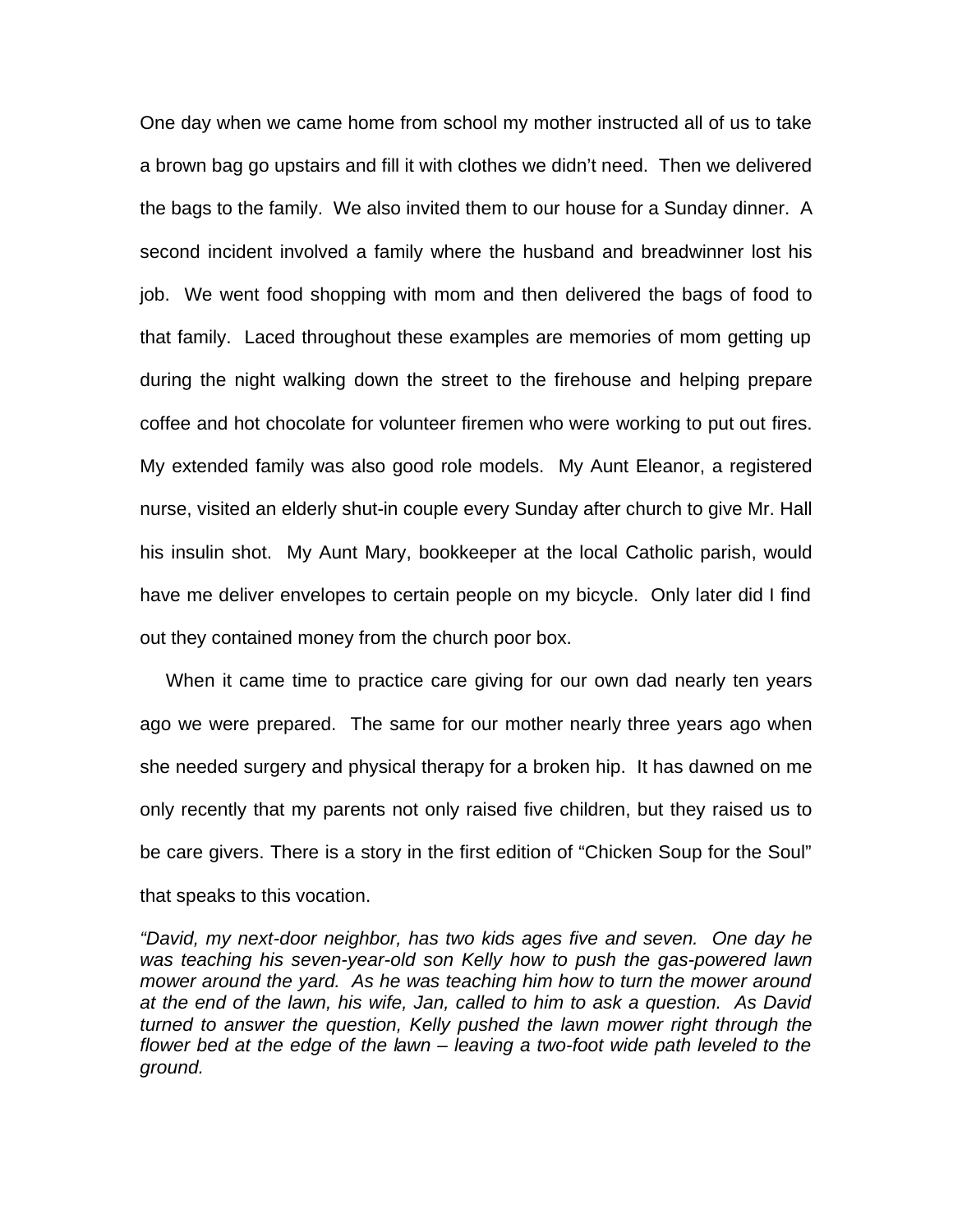*When David turned back around and saw what had happened, he began to loose control. David had put a lot of time and effort into making those flower beds the envy of the neighborhood. As he began to raise his voice to his son, Jan walked quickly over to him, put her hand on his shoulder and said, "David, please remember….we're raising children, not flowers!" (page 84).*

For the purposes of sharing my biography as care giver, my parents raised their children to be care givers. The fruits of their role modeling were evident at the funeral of our dad. Over 600 people attended. The same care was extended to our mother during her hospitalization and recovery. She received over 400 cards, bouquets of flowers, fruit baskets and cheer from a wide circle of friends she has cared for over the years. Is it any wonder how witnessing this kind of care giving nurtured in me a desire to practice it as an ordained priest. My siblings do the same in their own life vocations and within their circle of friends and neighbors.

 I guess I could say that "care giving" is part of our family DNA. It is what identified us as members of the Mast-Burke family growing up in Clayton, Delaware. Along with learning the 3 R's in school we were also home schooled in the meaning of good hygiene, good manners, tolerance of people with different ethnicities, respect for the law, respect for elders and neighbors, etc. Our parents were the pillars in our small town culture who shaped our values, provided the discipline we both craved and despised as well as the example of care and love that extended beyond our family boundaries. Beginning ten years ago these two people who supported and loved us began to need our love and support in their advancing years. At that point "care giving" ceased being a term and became a new calling for me and my siblings. We didn't panic or go online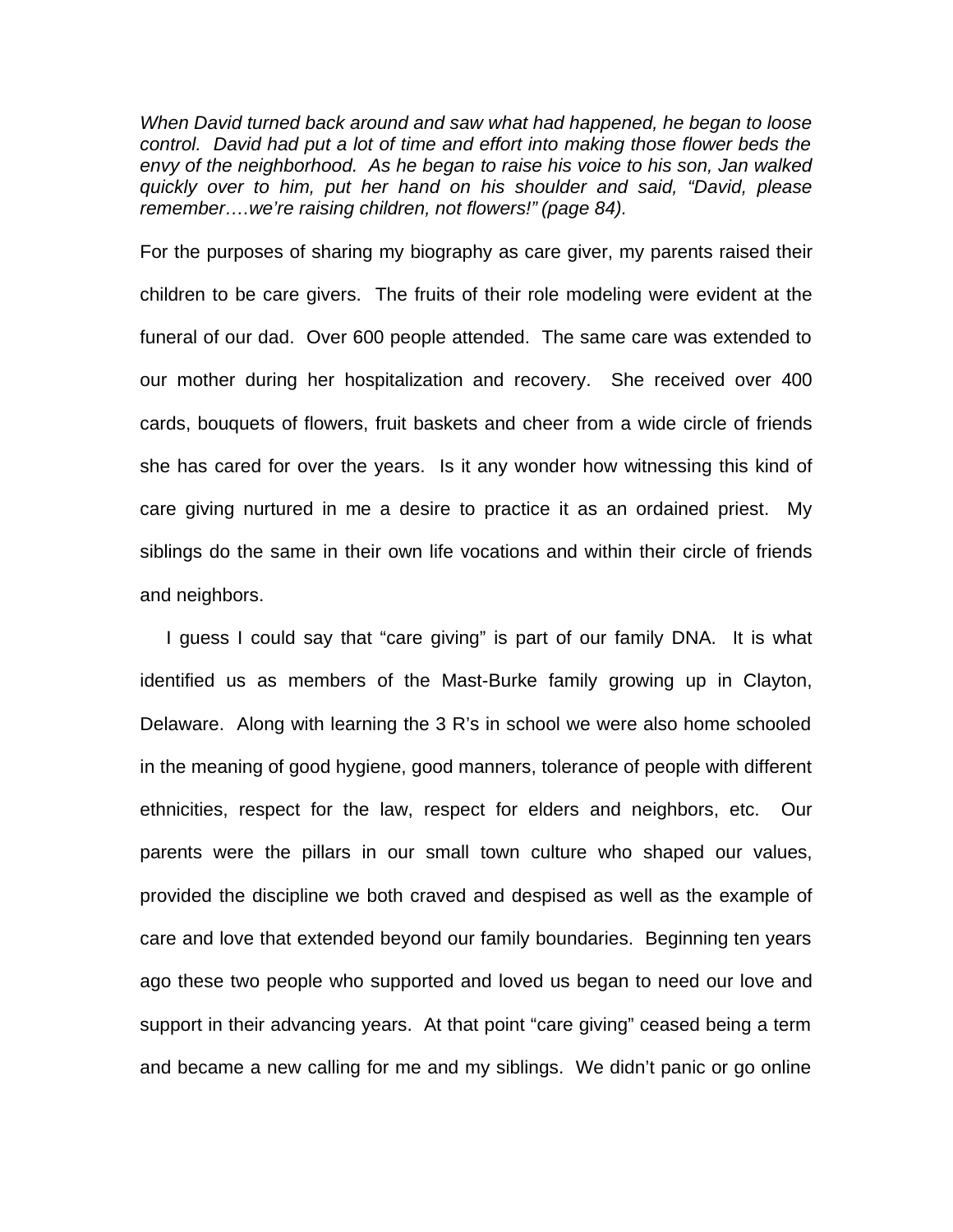to research this new animal called "elder care." Rather, each of us in our own way accessed insights and wisdom stored in our hearts from our life experiences. These were grounded in the formative years of living and learning the value and meaning of honoring our parents.

 As someone who practices "care giving" as a profession I am very aware of the awesome burden of care required by individuals whose family culture did not include "care giving" as part of the orientation for life within the formative years. I have seen fear cascade over adult children whenever they are forced to enter the ranks of the army of adult child elder caregivers. Most of them are clueless about the breadth and width and depth of the unexpected life changes they face. My family, I have come to believe, is an exception. In raising us as caregivers my parents prepared us for the day when we would assume that role with them. It has bonded us together as siblings in a new way and made us the objects of new respect in a community where our practice of "care giving" with our parents is the exception and not the norm.

 Spirituality has a lot to do with how we got to this stage of becoming adult child caregivers. My parents were both religious and spiritual. My mother is a devout Catholic and my father was a practicing Mennonite. They made that combination of religious traditions work for the 62 years of their marriage. The result is a family that is a breed between the Walton's and the Simpson's. My mom is no June Cleaver. My dad was not a Homer Simpson. They were part of what Tom Brokaw aptly named as the title of his 1998 best selling book, *"The Greatest Generation."*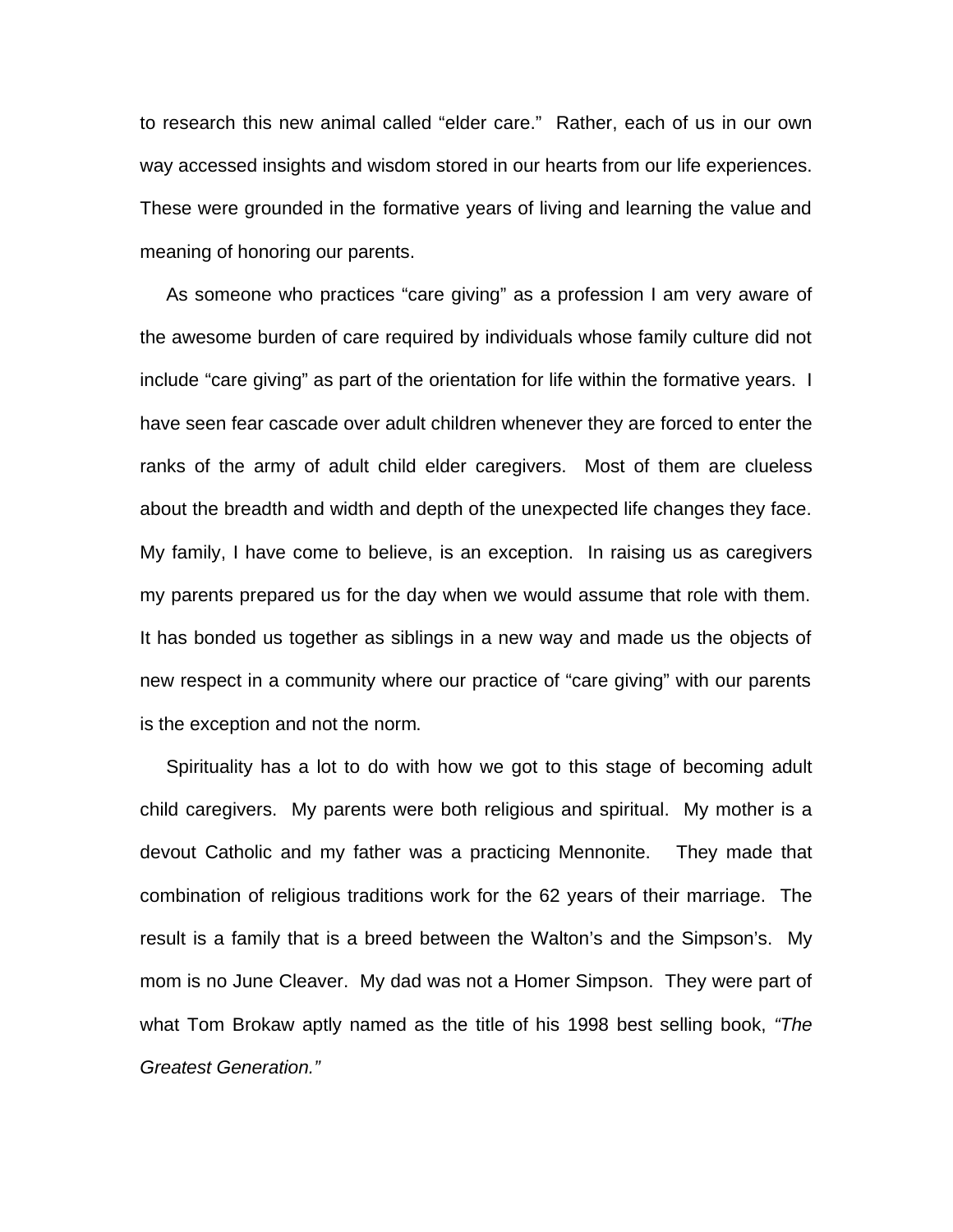A pivotal piece of the DNA of that generation is a spirituality that sustained them through the Great Depression and World War II. It was a strong piece of the energy that fueled new investments and vision in higher education, converted a wartime economy into a peacetime economy, made breakthroughs in medicine, gave birth to Medicare and encouraged prophetic voices to dream about federal civil rights legislation. As a Baby Boomer I am not only an offspring of their generation, but I am also linked to their values of *"personal responsibility, duty, honor and faith" (page XX).*

The value of "faith" and its offspring, "spirituality" is, I believe, a necessary antidote in the vocation of care giving to the physical, emotional and psychic strains it is placing on caregivers today. Let me now speak to the second theme, *spirituality* and how it is inextricably linked to care giving.

 I want to access a *spirituality of care giving* through the lens of a motion picture. In 1994 Hollywood made a movie entitled, "Forrest Gump." It was an enormously popular film which garnered thirteen Academy Award nominations and won seven. The film touched an American nerve and consequently spoke to every American heart that saw it. Woven into the movie is the theme of care giving and a certain type of *spirituality* that formed the heart of Forrest Gump as a care giver.

 The opening scene shows Tom Hanks as Forrest Gump sitting on a bench waiting for a city bus. A box of chocolates rests on his lap. He turns to a stranger next to him and asks if she wants a piece of chocolate. She declines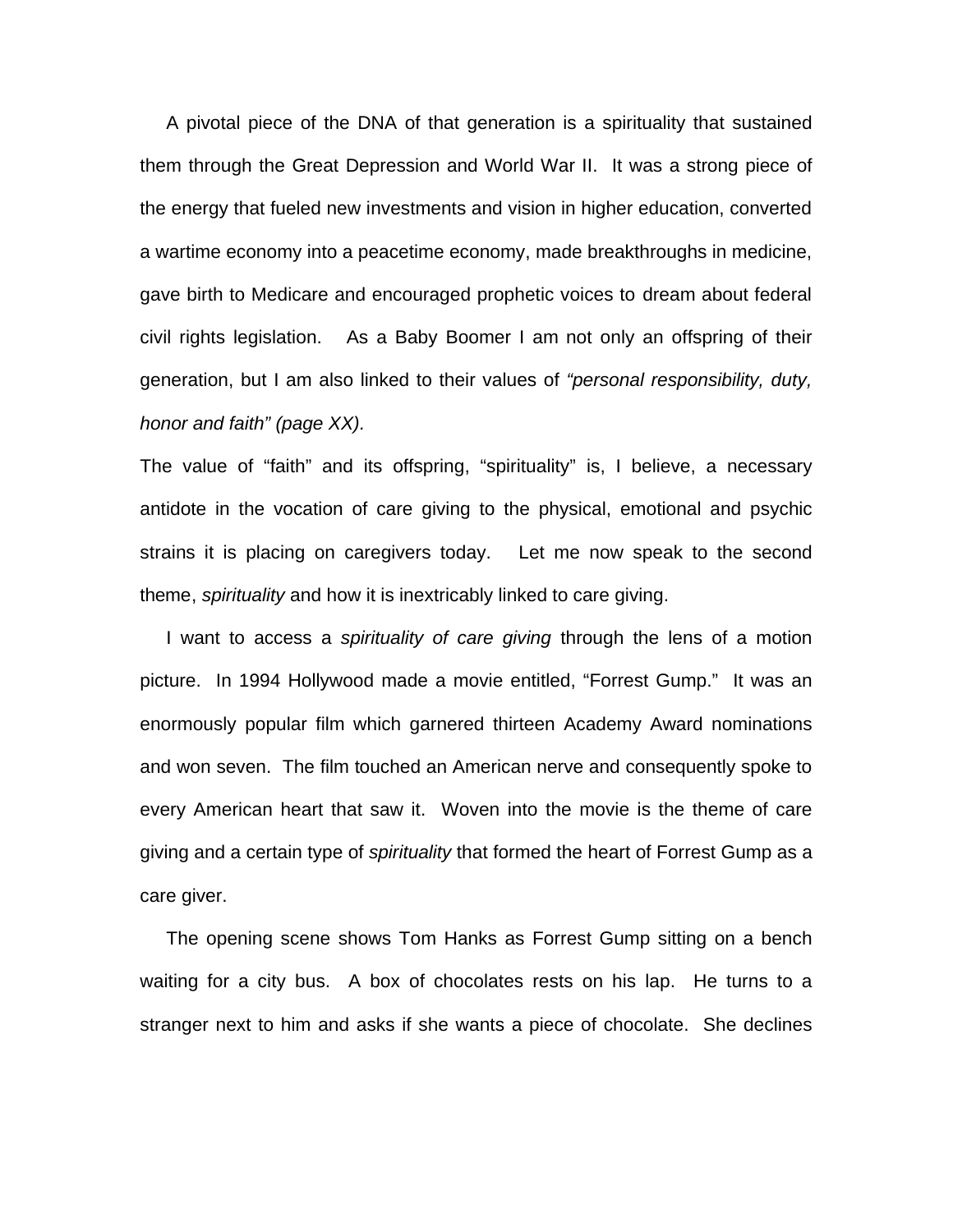and that evokes in him a homespun wisdom saying of his mother, *"life is like a box of chocolates; you never know what you're going to get."* 

Then he begins to recount marker events in his life that puts a face on that saying. He never knew he would get leg braces as a boy. He never knew he would become a speed runner. He never knew he would take care of his mother played by Sally Field. He never knew he would fall in love with Jenny. He never knew he would serve in the Army during the Vietnam War, become friends with Bubba Smith or save the life of Lt. Dan.

He never knew he would meet President Johnson, become a table tennis champion, start a shrimp business, marry Jenny, help her die of cancer, have a son and become a father. For Forrest Gump these were human experiences when his life was like a box of chocolates.

 I was fascinated with the movie, not only because of the superb acting, themes and music, but because I am a certified chocoholic. I saw the movie a first time through the lens of entertainment. I saw it a second time through the lens of spirituality. It spoke to my inner life in a way that inspired me to tweak the wisdom saying into these words: *"the spiritual life is like a box of chocolates, it's not what you get, but what you do with what you get."* That was the hidden grace in the movie, namely, not that Forrest Gump had all those memorable experiences, but what he did with them that made them memorable and life changing. Staying true to his character as a mentally slow person enabled him to engage those experiences in a way that helped him stay grounded in being a selfless, genuine and generous friend to everyone who entered his life and vice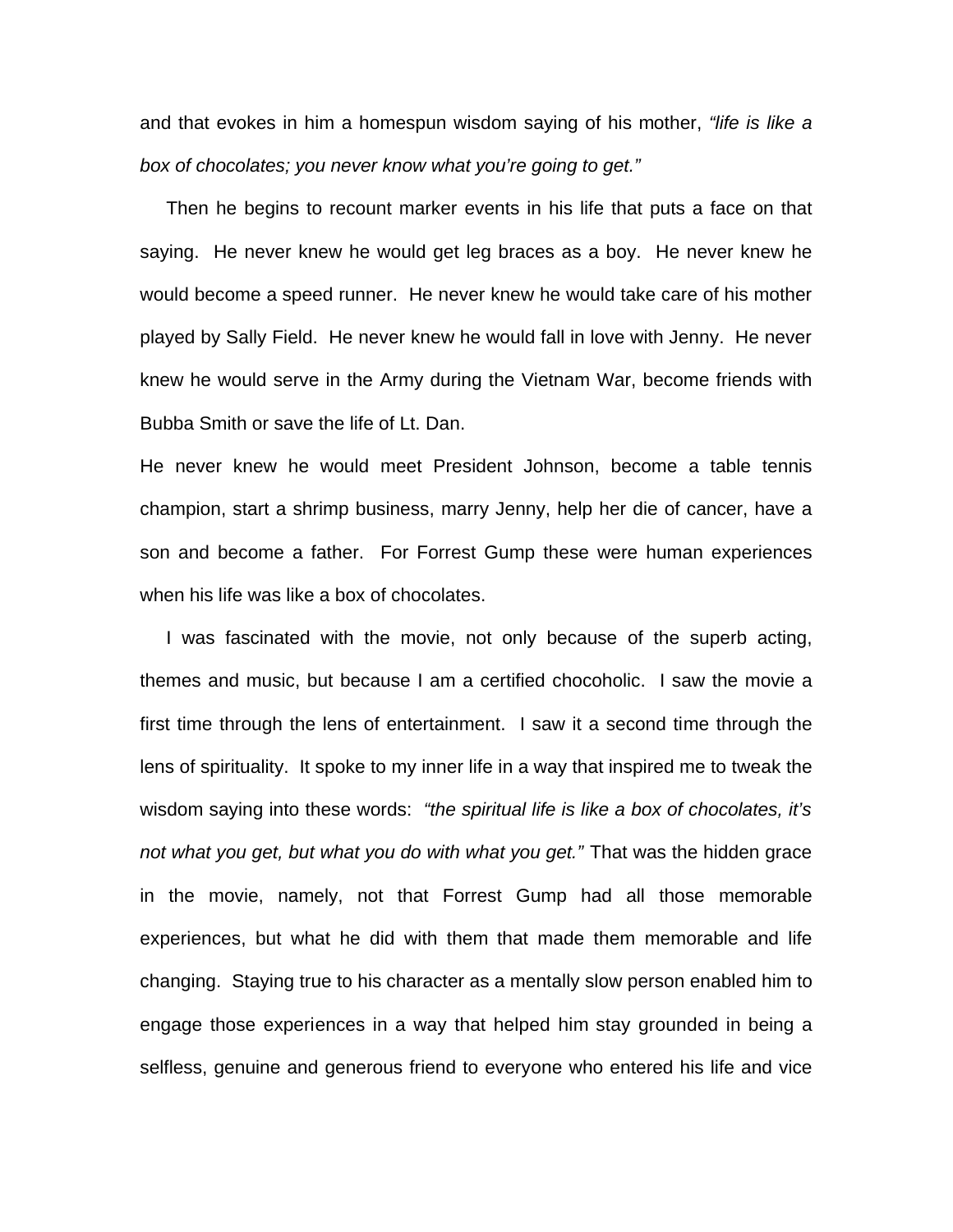versa. From this perspective the movie could have been titled, *"The Gospel according to Forrest Gump."* What he did with his life experiences spoke volumes to how care givers can do the same with their experiences.

 The hidden grace of conversion in the vocation of care giving is not that I have to care for an aging parent, someone with Alzheimers, a child with Autism, a sibling with lung cancer, or a neighbor with dementia, but what I do with that call. This strikes at the heart of what the mystics call, *"the spark of the divine in us."* Many care givers today feel imprisoned by the limitations placed on them as care givers. Gerard Manley Hopkins, the great 19<sup>th</sup> century English Jesuit poet once called the human spirit, *"an imprisoned skylark."* 

 When it comes to developing a spirituality of care giving we have two choices. We can keep the skylark in us imprisoned by anger, anxiety, fear, resentment, or we can set it free by giving our heart to a spirit that will teach us how to embrace a new wonder of life by the way we embrace a new call to care giving. Remember, it's not what you get, but what you do with what you get. This insight strikes at "attitude" and the "disposition of the heart" in the interior life and not at personal schedules, or inconveniences, or bad timing which are elements of the exterior features of care giving. This brings me to six pillars of our Judeo-Christian story that express a diversity of spiritualities of Care Giving.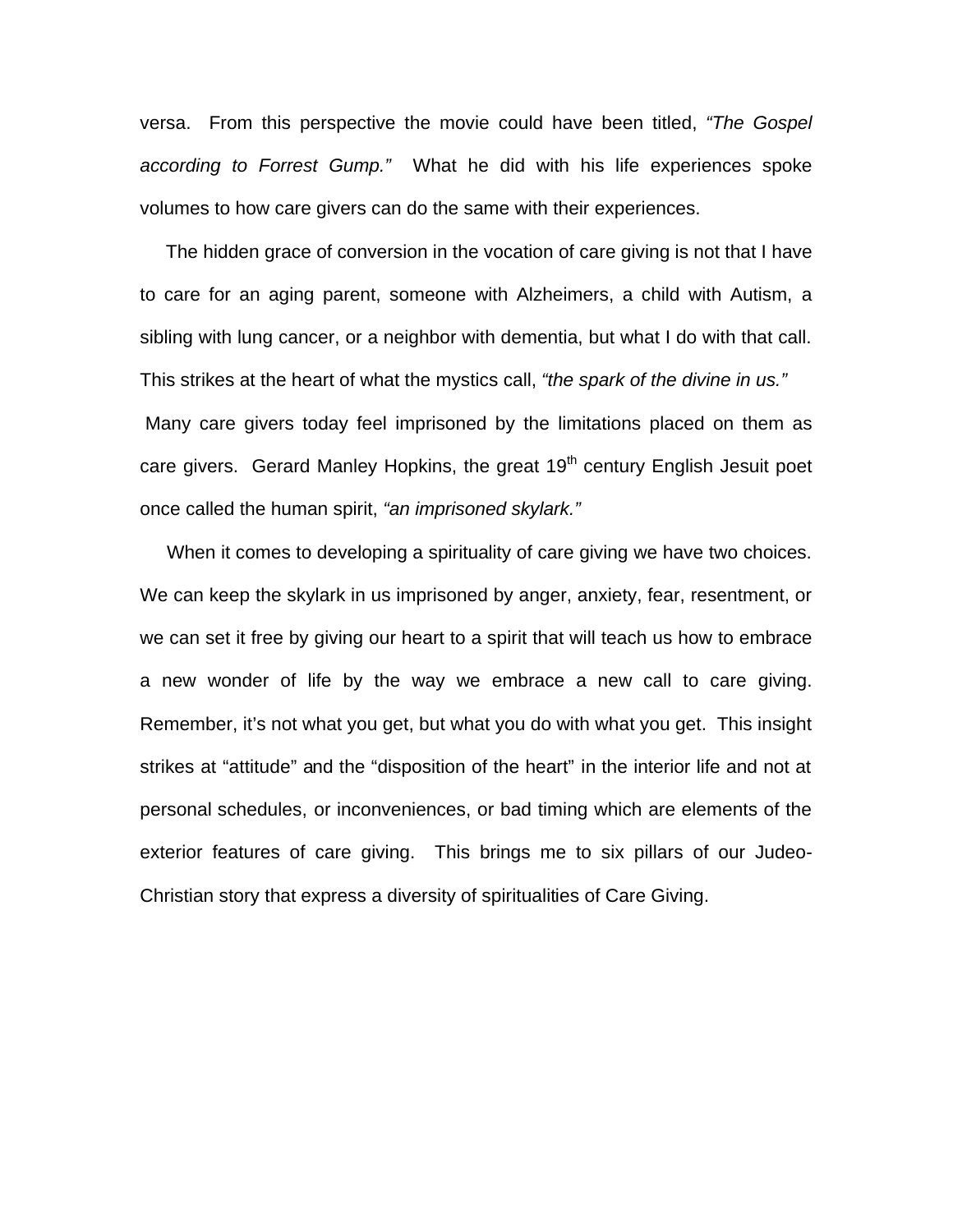#### **II. Spiritualities of Care Giving**

# **1. The Jewish Tradition.**

 One thing you can do with your call to care giving is invite Yahweh into it by the way you connect with the Psalms. No book of the Hebrew Scriptures is more beloved than the Psalms. No other book of the Hebrew Bible is regularly bound by itself, except the Psalms. It is a treasured piece of your faith tradition. Pious Jews often carry a small volume of *Tehillim (Psalms)* or keep a copy on their nightstands. Other books of the Bible are studied and discoursed, but the psalms are prayed or recited with special devotion. Why? Because they express a profound sense of God's nearness whenever Jews feel an unsettling sense of God's distance or absence. The Psalms are the mantra's Jewish care givers can chant when they need to connect with a God who desires to comfort, console, strengthen, heal and care for them. The Psalms break the deafening silence of God by inviting Yahweh into a despairing relationship with an abusive aging parent, or a disheartened relationship with a teenager tired of chemotherapy. Inviting God into these wounded relationships enables the care giver, running low on morale and hope, to give their heart to the God who desires to replenish those inner empty wells. When care givers join the psalmist in crying out to God they are asking the Beloved One to pay heed to their anguish and be present to them in a way that God was present to their ancestors in their anguish. This is how Jewish hearts are converted again to their Hebrew God. It is a heart turning away from the emptiness of despair and being healed by giving the heart to the divine healer. This is a profound special way for those in the Jewish tradition to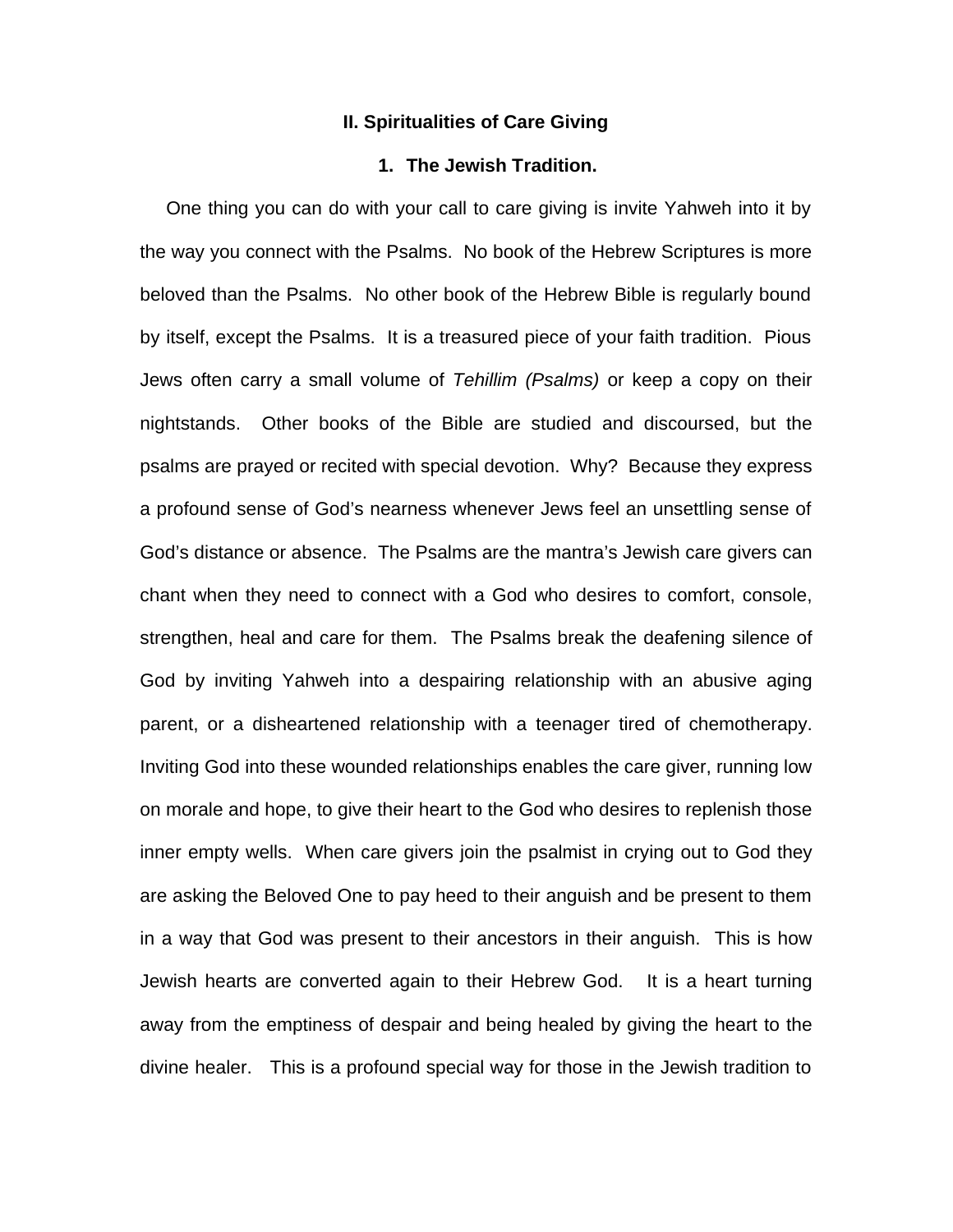move beyond their care giving struggles and to having an intimate connection and love for the God who desires to be there with them. The Book of Psalms converts their sense of God's absence into God's presence. For the Jewish people the Psalms help make care giving a matter of the heart.

## **2. The Anglican Tradition**

 What the Book of Psalms does for Jewish care givers, the Book of *Common Prayer* should do for care givers of this tradition. It is a book linking you with God in your daily life and is a way for you to access God to nurture your life of piety the way you access GOOGLE for information. The 1552 Book of Common Prayer is for many reasons the foundation of Anglican spirituality. It is liturgical which means it invites you to sometimes step out of your narrow, suffocating world of care giving demands and deadlines and into a larger world where worship of the living God expands and renews your heart.

It invites you to pray with a litany of saints who draw you into a wide circle of "angels and archangels and the whole company of heaven." It is biblical, including offices of morning and evening prayer. It nurtures faith that comes by hearing and speaking a redeeming Word to those who sometimes question their own worthiness of being redeemed. This kind of "unworthy" voice all too often freezes the heart of overstressed care givers. To borrow a memorable phrase of Bernard Shaw, "the hope is that the worshiper will do with his ears what he does with his eyes when he stares."

 The Book of Common Prayer exists so that ordinary men and women in extraordinary life situations can begin and end the day with devotions that do not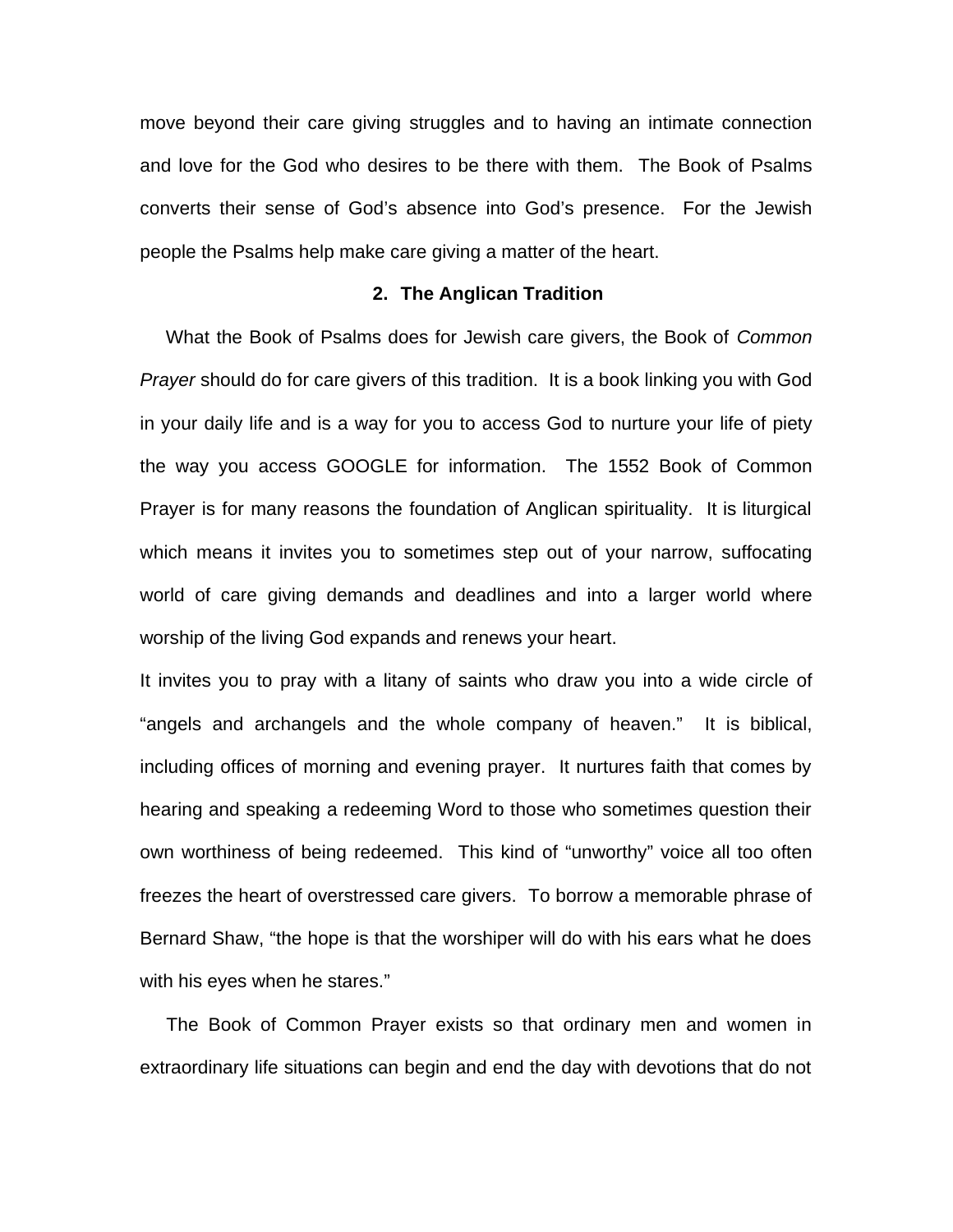depend on the mood swings of those we care for, but in joining other pilgrims in hearing the word of God will help them keep their hearts centered on the kind of worthy praise of God that recycles the spiritual life. The Book of Common Prayer is for Anglican care givers what the Book of the Psalms is for Jewish care givers. A copy should always be accessible so the divine Care Giver is easily accessible.

# **3. The Methodist Tradition**

The Methodist tradition has its roots in John Wesley's (1703-1791) spiritual journey. It began with a genuine inner struggle from which he emerged with a profound transformation of life and with a new sense of mission. You can't read his spiritual journey without sensing the unnamed presence of a divine care giver. The rich spiritual heritage he gave his followers was a changed perspective on understanding the life of faith. After his conversion faith was no longer about "works or righteousness." Rather, it was about Jesus Christ freeing him from himself for a new life of service as a disciple.

 The fruits of his spiritual journey give credence to an old Sufi saying: *"we do not see things as they are; we see things as we are."* The converted John Wesley saw things with a heart readjusted by an experience that began with an inner struggle and ended with inner assurance. Somewhere in that struggle he became free to take his heart back from an evil spirit and give it to a holy spirit, from a life-diminishing spirit to a life-giving spirit.

 This great eighteenth century prophet is the founder of the Revival movement. It combined Proclamation of the Word, Evangelization and Nurture of those in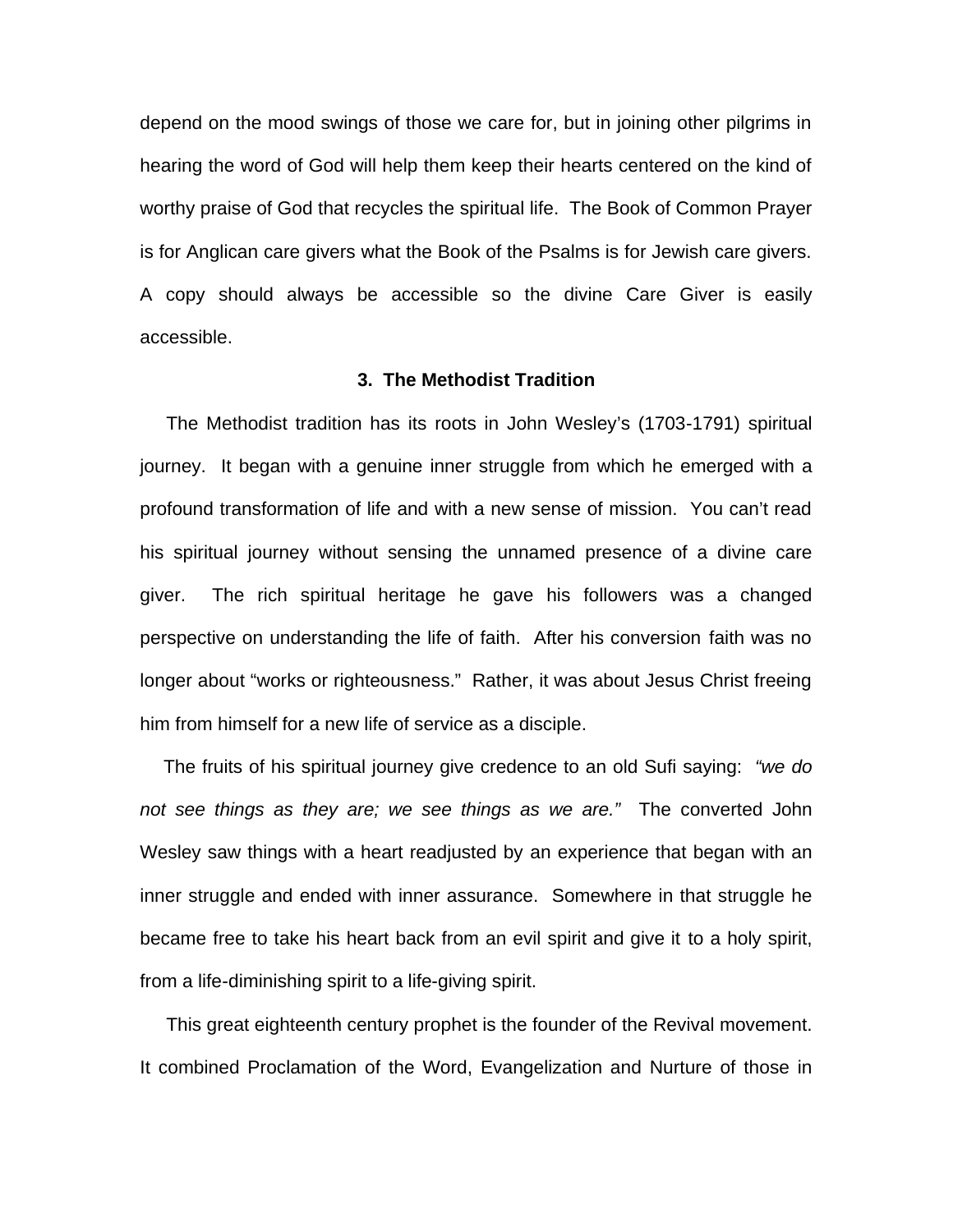spiritual formation as the centerpieces of his vision of Christian witness. He believed that discipleship is a gift of God, but it is costly. It requires the ongoing transformation of one's life, a renewal of the mind in the image of God, a recovery of the divine likeness and an ongoing conformity of one's heart to the heart of the holy Redeemer.

 Allow me to be bold and suggest that two centuries before the first medical heart transplant in Cape Town, South Africa, John Wesley as founder of the Methodist movement preached and gave witness to the phenomenon of spiritual heart transplants.

 While Jewish care givers have the Book of Psalms and Anglicans have the Book of Common Prayer to nurture their spiritual heart transplants, Methodists have the great hymns of John Wesley and the tradition of discipleship. It may behoove care givers in the Methodist tradition to carry some of those hymns with you. Whenever the one to whom you are giving care pushes the wrong buttons in you, or vacuums out all of your patience, or increases your blood pressure to alarming rates, then step away from that moment and sing a John Wesley hymn that reconnects your heart to care giving as a form of a pilgrimage of faith. This is one way to experience John Wesley's freeing of himself from himself, and by taking back your heart from the voices of anger and impatience you center it again in the heart of Jesus, who desires to become your care giver. Then you step back into the room and your care giving becomes a witness as the divine care giver in you becomes the divine care giver in them. This piece of Methodist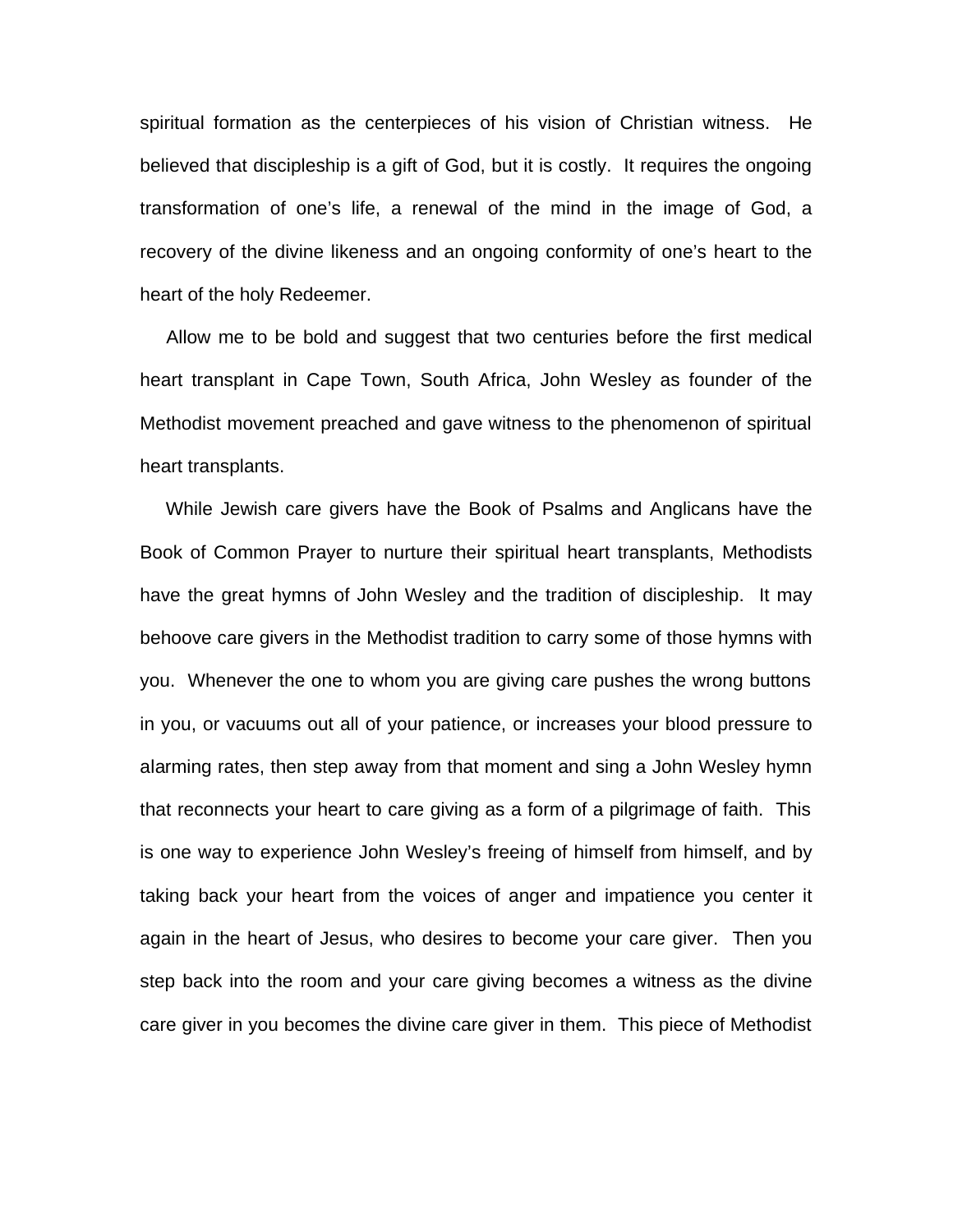spirituality promotes a discipline that enables one to get free of a resisting heart so that the grace of God can flow out to others from a free heart.

## **4. The Baptist and Quaker Traditions**

 These two spiritualities stretch back to the contemplative traditions of the middle Ages. The first Baptists date back to 1612. The first Friends date back to 1648. They emerged as a religious tradition by strongly reacting against efforts to impose uniformity in worship. The key to their devout life lay in sincere, heartfelt responsiveness to the Holy Spirit. Two political giants were products of this spirituality. William Penn of Pennsylvania founded a Quaker colony in 1682 that was built on tolerance and Martin Luther King, Jr. drew his inspiration for the Civil Rights movement directly from Ebenezer Baptist Church in Atlanta. Among Quaker, *nurture* is linked with the family and the Friends Meetings where they try to attune themselves to the *Light Within* that is the Holy Spirit. They bear witness to the conviction that spiritual growth and development depends on God and not on humans.

 For the Baptists the sole rule of faith is the Bible. It is the chief Sacrament for them. In Quaker spirituality, the Inner Light as the source of Revelation and guidance takes precedence over the Bible. Whereas Baptist worship is high powered and emphasizes the preached word, Quaker worship has been silent emphasizing "waiting on God."

 What these two traditions offer their care givers is: (1) the Bible as a source of ongoing spiritual comfort and renewal and (2) silence as a form of inner nurture and waiting with a God who wants to comfort in quiet and not in words. But,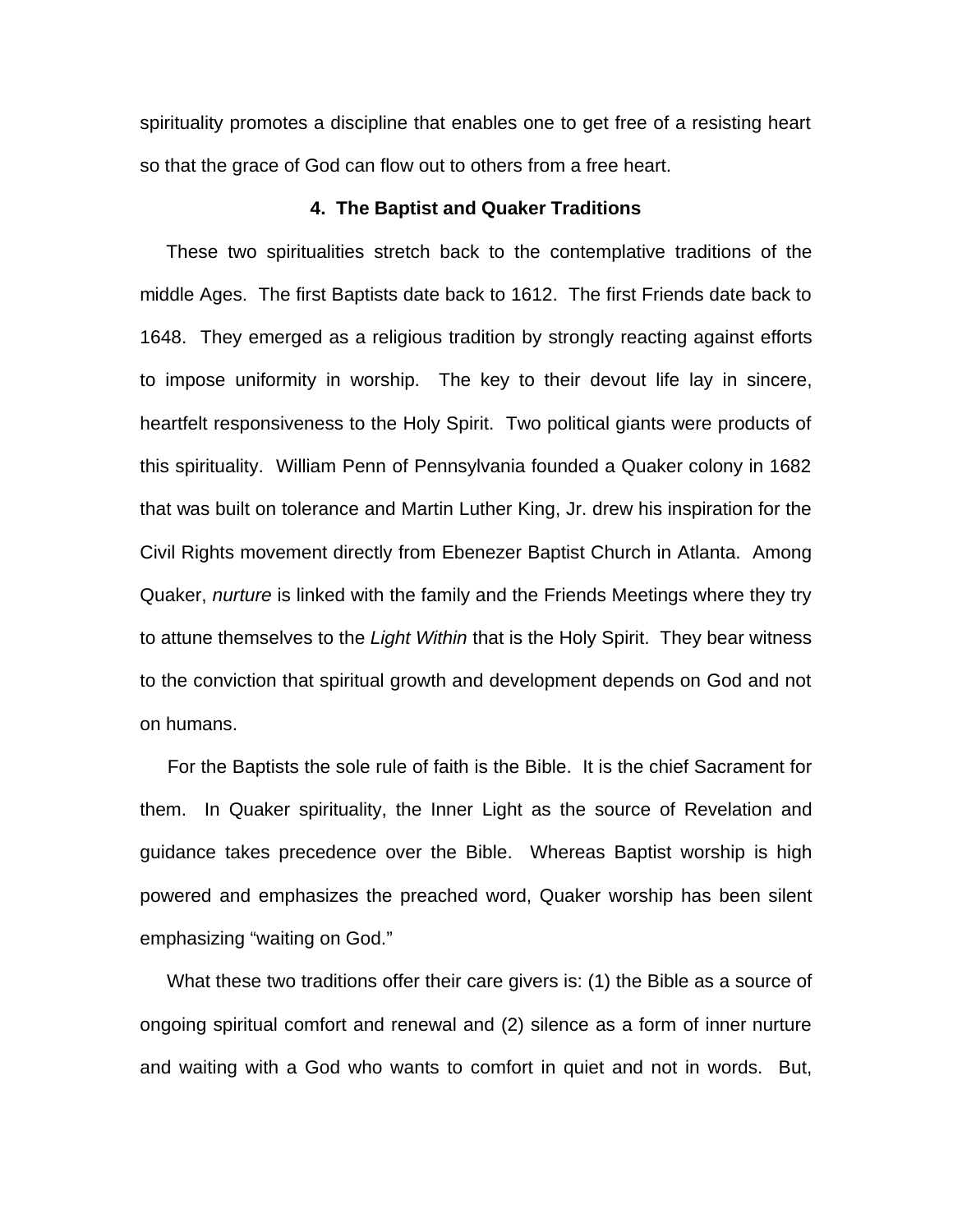these two sources of spiritual strength become rivers of grace when shared with others. So, the Baptist care giver needs to have a companion who can share scripture passages that can be taken by the care giver and used for centering them in the presence of God. Similarly, the Quaker care giver needs to find another Quaker who invites them into silence as the spiritual antidote to the chorus of loud voices that may be interfering with their being centered in the presence of God.

# **5. The Roman Catholic Tradition**

 Roman Catholic spirituality began to be shaped in earnest through Western Monasticism in the sixth century. Spiritual giants who took brushes to hand and added new strokes and colors were: Ignatius de Loyola the  $14<sup>th</sup>$  century Spaniard and author of *The Spiritual Exercises,* Theresa of Avila and John of the Cross, the Spanish 16<sup>th</sup> century Carmelite mystics and architects of contemplative renewal through *The Interior Castles and Dark Night of the Soul,* Francis de Sales, the 17<sup>th</sup> century French visionary of spiritual renewal of the laity and author of *Introduction to the Devout Life*, Therese of Liseiux, the 19<sup>th</sup> century French Carmelite contemplative who was God's instrument of *a spirituality of the little way*, and Dorothy Day, the 20<sup>th</sup> century American Catholic social activist and architect of *The Catholic Worker Movement.* There are many others, but I choose to highlight these because the seeds of their role in spiritual renewal continue to bear fruit for Catholic care givers today who have diverse spiritualities.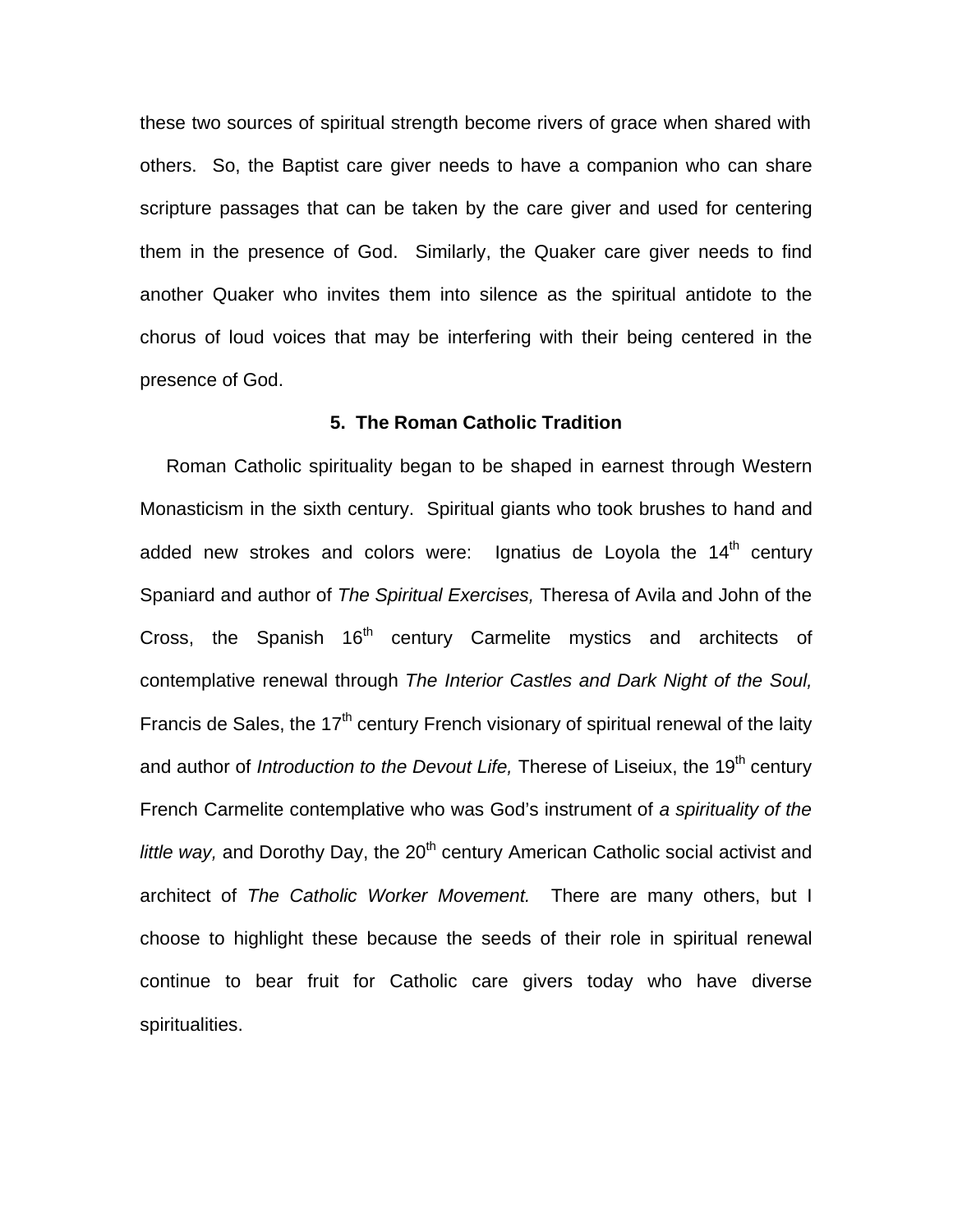These "Saints" can be invoked by Catholic care givers today as spiritual companions who walked the paths of illness, (Therese of Liseiux of tuberculosis), surgery (Ignatius Loyola whose leg never set after two attempts following a war injury), rejection, (Theresa of Avila met stiff resistance to reforming the Carmelites), darkness, (John of the Cross was abducted by his own religious community and kept in a dark cell for nine months), and isolation (Dorothy Day was harassed by the hierarchy for her social politics). In connecting with them we connect not only with those pieces of trauma in their stories, but what they did with it, namely they invited God into it. That becomes a healing source of inspiration in accessing the divine in our own trauma stories so that we can find God in all the roller coaster moments with those we serve as care givers.

 These saints had to ask the same care giving question as we do: *who will I give my heart too?* For them there were only two choices: an evil spirit that fuels our inner lives with darkness and restlessness, or a Holy Spirit that frees the inner live from spiritual toxins and recycles us with hope and healing.

 Catholic care givers would do well to find a spiritual director or a spiritual companion. They are the extended family of caring voices that can refer anxious and burdened care givers' to the saints. Especially the ones who walked their paths centuries before and can help us to find a way through the maze of care giving today by doing with it whatever it takes to reverse darkness with light, inner enslavement with inner freedom and desolation with consolation.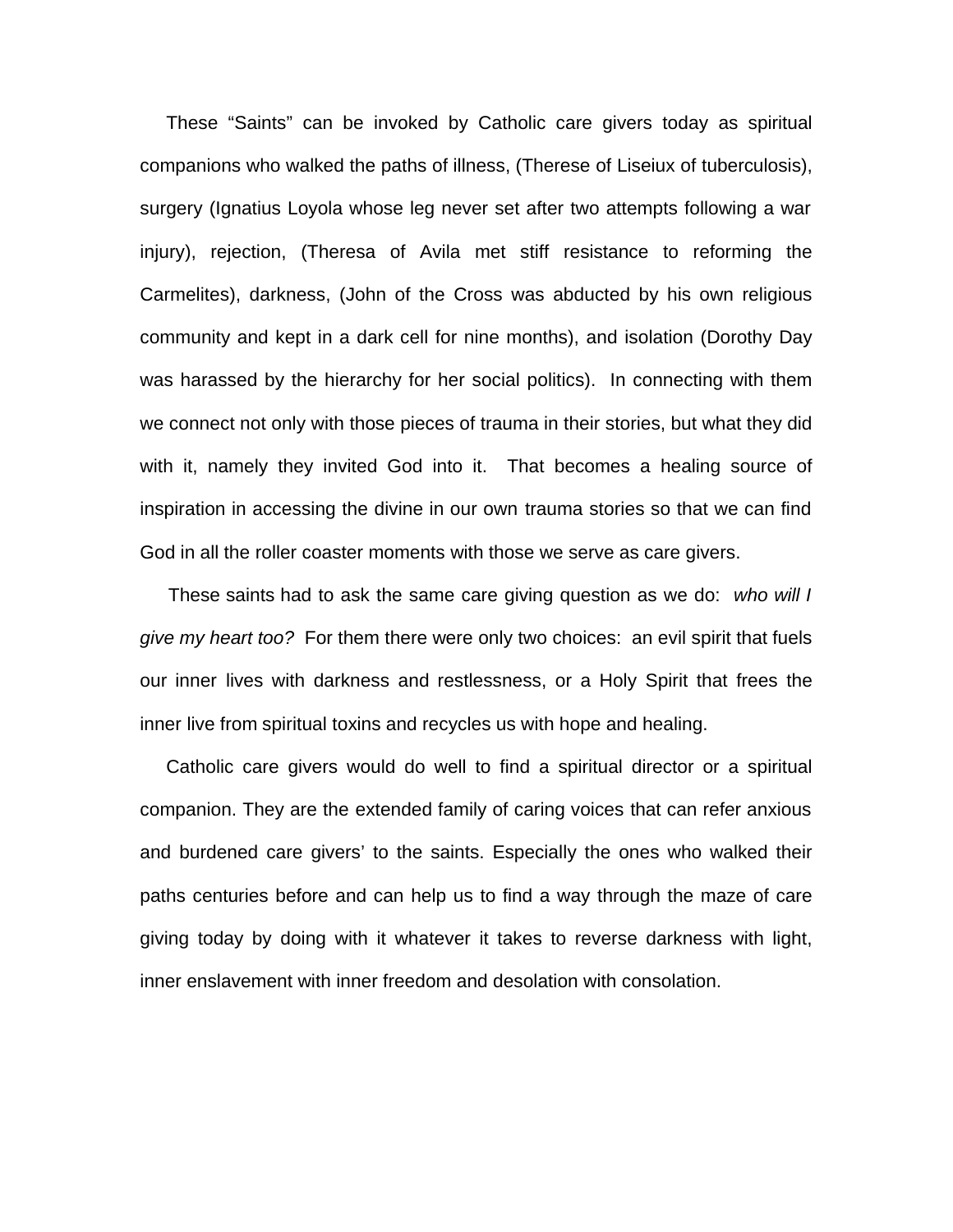## **6. The Afro-American Tradition**

 This tradition began as early as 1518, but the years from 1600 to 1800 featured the most extensive and protracted dislocation of Africans to the New World. This dark chapter in our history is known as the slave trade to the Americas. One way to filter this story is through the lens of a pilgrimage of a people toward freedom. It began with the rapid rate of black conversions to Christianity following the Emancipation Proclamation by President Lincoln in 1863. It picked up steam with the founding of the NAACP in 1910, the Supreme Court overturning school segregation in 1954, Rosa Park's civil defiance in 1955 that triggered a bus boycott in Montgomery, Ala and the non-violent revolution of the Civil Rights Movement with the prophetic legacy of Dr. Martin Luther King, Jr. in the 50's and 60's.

 Two key elements constitute the centerpiece of this spirituality. First is the role of the *black preacher*. They are not only concerned with the psychological and spiritual wholeness of their congregations, but they are the dominant moral voice of healing for the community. In this respect they are "liberation practitioners" among their people. Second is the role that *black music* plays in the spiritual revival of Afro-American Christians.

 The author James Baldwin, in an article entitled *"Many Thousands Gone" in* Black Expressions, has captured this piece of their culture in these words: *"It is only in his music……that the Negro in America has been able to tell his story."*  Not only does music define black culture, but it also defines black spirituality.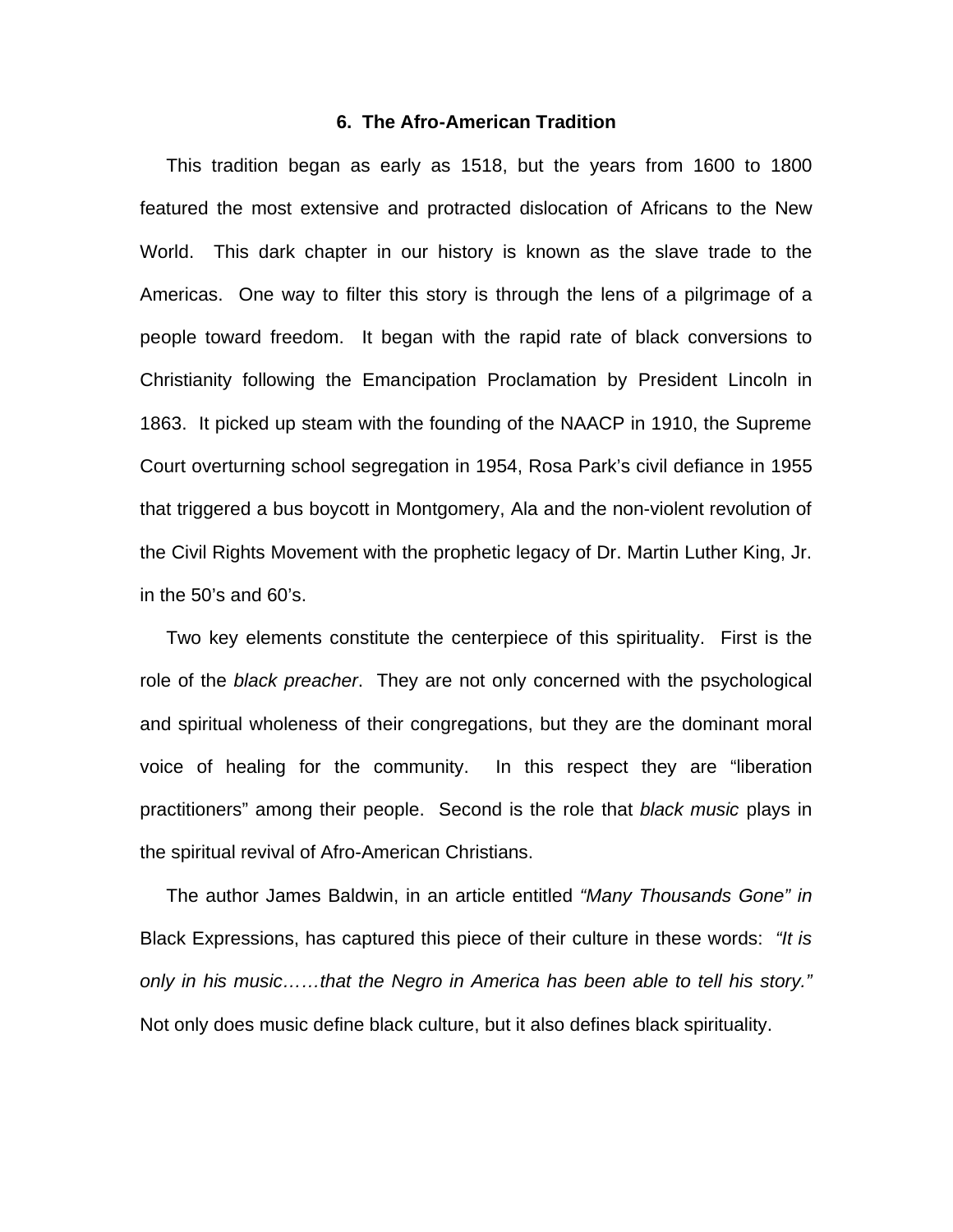The lyrics and cadence are joined at the hip making the vocal singing and the rhythmic swaying expressions of their soul journey from Africa to the Americas, from the ghetto's to the suburbs, from earth to heaven as an ongoing pilgrimage of inner liberation for the glory of God.

 Afro-American care givers need to seek out the moral voice of their preacher when the inner voices of demons create static with the voices that desire to nurture them as care givers. They need a hymnal close by so they can sing as a "liberation" hymn that frees them from the kind of meanness and short tempers that so quickly steal our hearts from care giving that is meant to be recycling for self and for others.

 I titled this retreat *Care Giving is a matter of the Heart.* By connecting it with six faith traditions I want to close by offering four concrete suggestions how these traditions can be a more pro-active and supportive player in the vocation of care giving. The heart of the individual care giver can be healed and transplanted in an ongoing way by faith communities that live and celebrate their traditions as people who are in the wholistic healing and spiritual transplant business.

 First, there is a need today for local churches to create a *Care giving for Care givers* ministry. It should be ranked among the music, faith formation, social justice, evangelization and stewardship ministries. And it needs to be listed as a viable ministry on the church bulletin masthead and website. It could include some type of support group, a prayer line for those who need to be spiritually recycled by the prayers of those who are not care givers, volunteers who can relieve care givers each day so they can spiritually transplant their heart by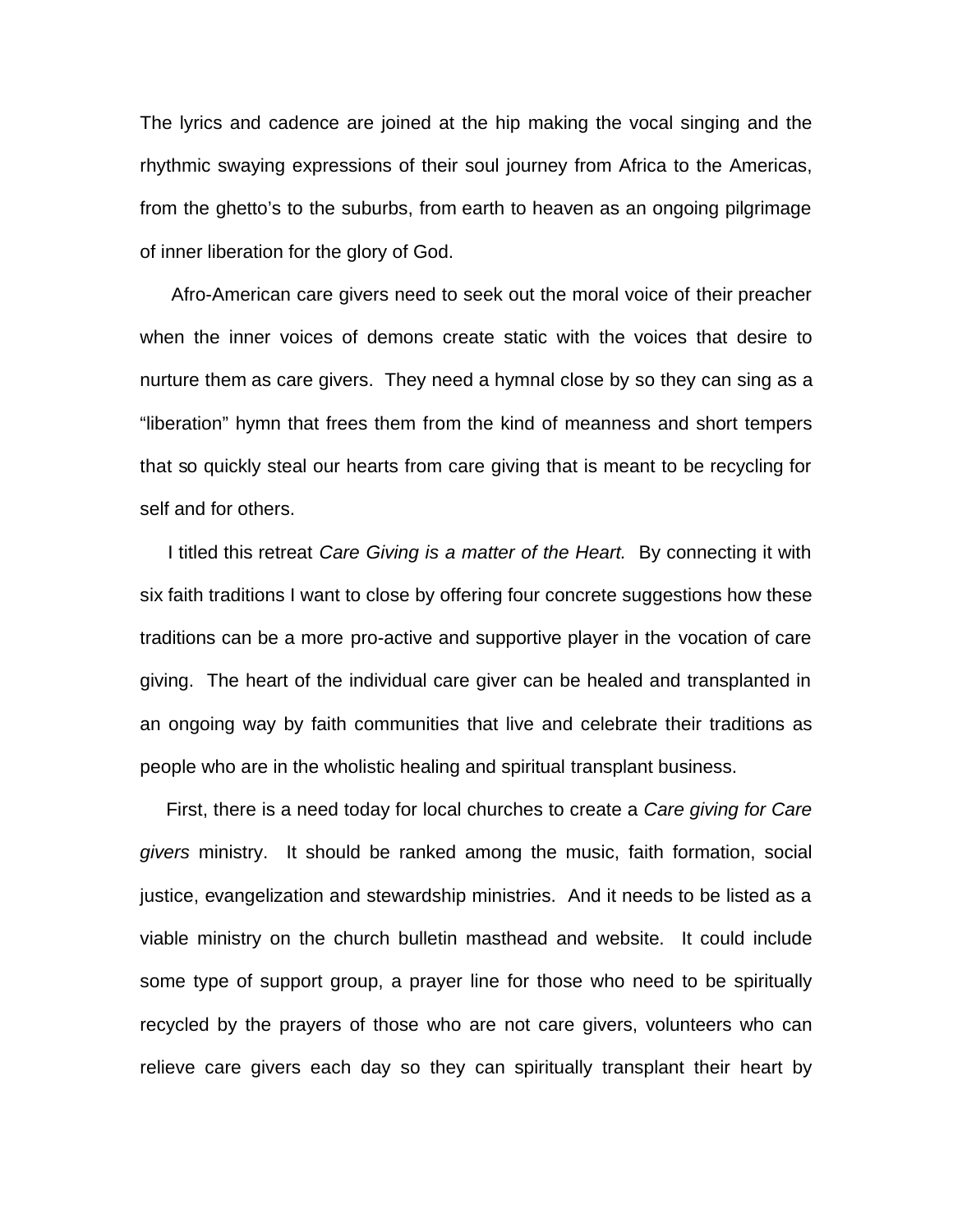replenishing their inner wells of hope, and a *"when you care enough to send a piece of your heart"* card writing form of outreach.

 Second, each of the six faith traditions I mentioned need to be more imaginative in creating ways to include care givers in their worship services. They must no longer be the "silent" parishioners who suffer by sitting in pews in silence as care givers.

 They have faces and names that need to be reverenced and hearts that need to be spiritually transplanted. Some churches now have shrines to their members who are serving in the military on two war fronts. Other churches have shrines to all the victims of abuse, neglect, murder, suicide, etc. Still others have shrines to their high school and college graduates. What about a shrine to care givers? What would that look like? How will it promote faith community support and spiritual nurture? For those where shrines are not part of their faith tradition then I invite them to claim the heart of their traditions. Jewish communities can imagine how they can form a *"Psalmists for care givers"* group, Anglicans can claim the heart of their tradition and form a *"Common Prayer group for care givers,"* Methodists can claim the heart of their tradition and glean passages from the Bible that speak about God being a care giver then passing them on to care givers, Quakers can claim the heart of their tradition and form an *"Inner Light"* group and call care givers to step into silence and give their hearts to it, Catholics can claim the heart of their tradition and adapt the memory of Saints and the power of the sacraments in a way that they become rivers of grace for care givers, Afro-American Christians can claim the heart of their tradition and imagine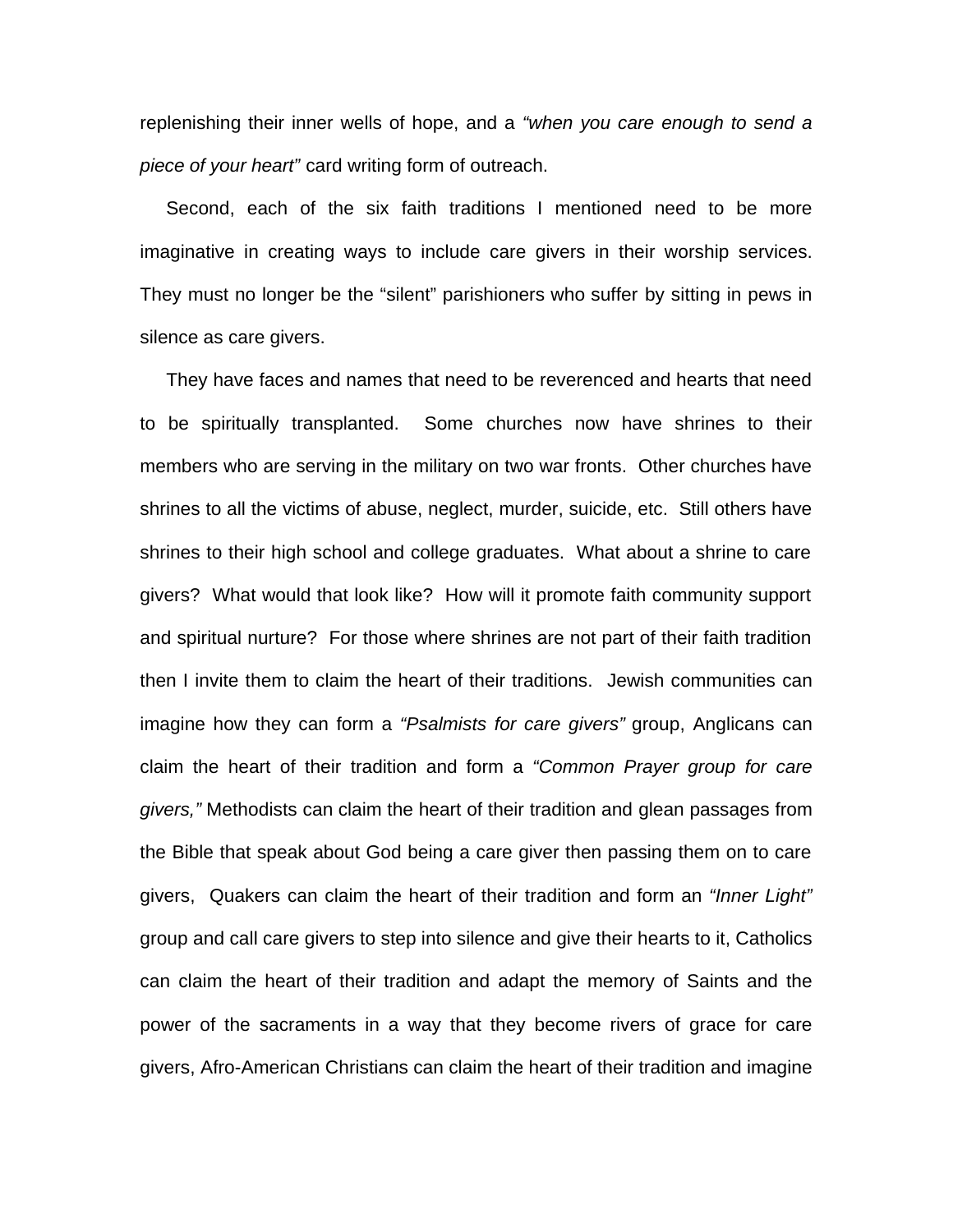how they can harness the energy of their music to revive the wounded spirits of care givers.

 Third, the curriculum for the faith formation of youth needs to include a spirituality of care giving. Part of that formation should require them to visit nursing homes and parishioners whose homes are also places of care giving. The process begins with "thinking outside the box about faith formation." It doesn't just happen in classrooms. It also needs to happen in the same places where the Judeo-Christian God met and cared for people, like in an exodus, on mountaintops, in caves, on battlefields, in exiles, in the houses of sinners, in gardens of agony, on fishing trips, and sometimes in temple precincts. The homes of care givers are now a sacred ground where young people can be formed into future spiritual care givers. They need to return from theses sacred places and reflect, as a learning community, on how the experience was something like the divine physician converting their consciousness and spiritually transplanting their heart.

 Fourth, hospitals, nursing homes and health care systems need to collaborate with local parishes and faith communities in integrating the tradition of music into the enterprise of health care. This requires "outside the box thinking" when it comes to health care envisioning itself as a partner in a faith-based initiative. Most ICU's, humming with the racket of beeping monitors and buzzing medical devices, along with the chatter of visitors and staff, diminish a patient's room space as anything but a sanctuary for rest and renewal. Music, when viewed as a form of healing therapy can help ease patient's pain, lower blood pressure,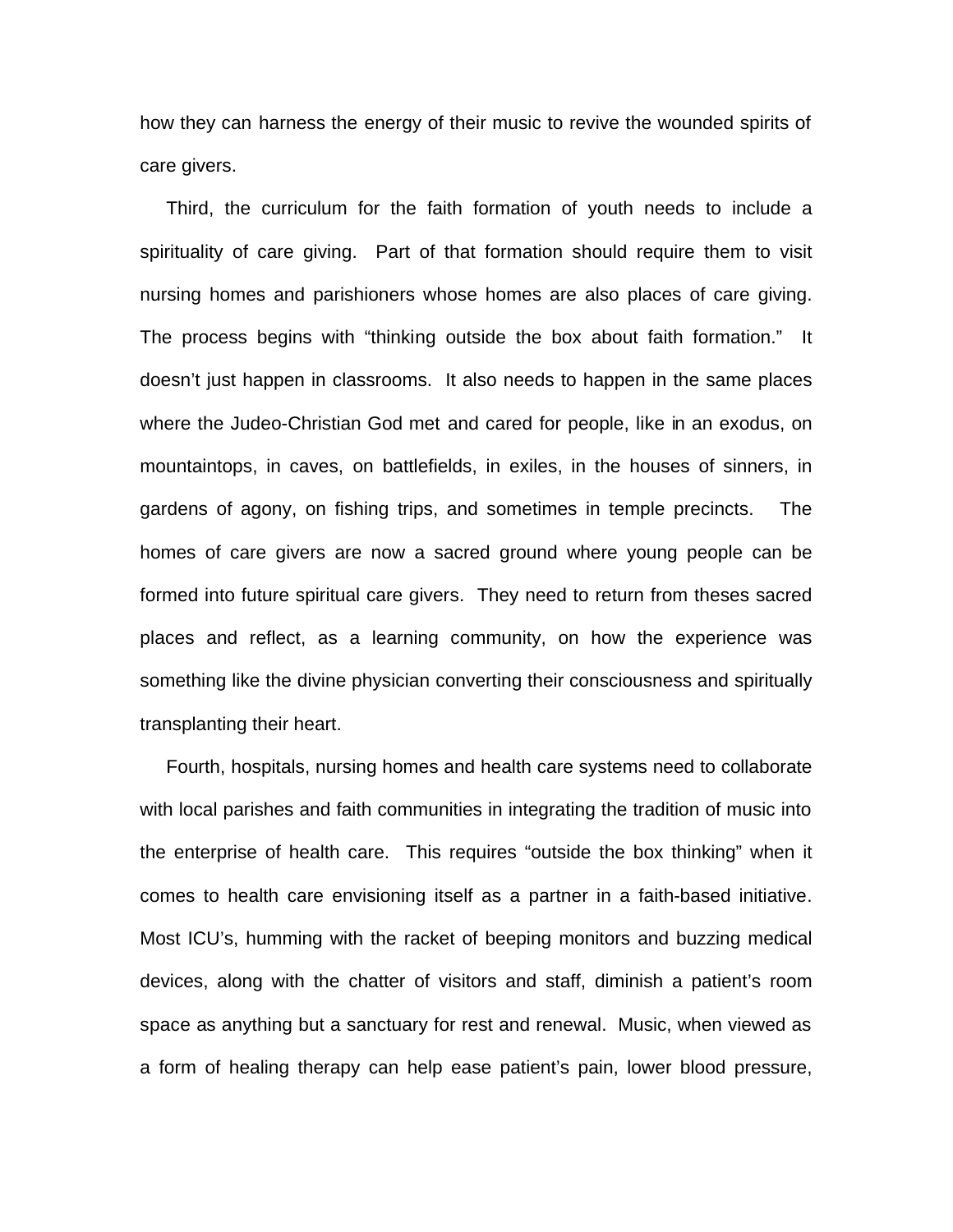reduce anxiety and quicken a patient's ability to get well, faster. Suffice to say it can often be cost-effective. According to a 2007 survey of U.S. health facilities, music therapy has been shown "*to affect sleep patterns, improve stroke patient's memories and decrease the amount of sedation medication needed for some patients,"* (USA TODAY, 6-17-08, pg. 9 D).

 All of the above are necessary pieces in developing a contemporary spirituality of care giving. They all are integral to care givers answering the question, what do I do with this, in a way where choices emerge that cleanse their hearts from the build-up of bad emotional plaque so it remains the primary organ of love and life for those they care for.

## **III. Storytelling as Care Giving**

 This final section is brief because we are going to become storytellers and discover it as a liberating form of care giving. So I will close with a story intended to tease your imaginations and touch your hearts. I hope it touches your own experience as a storyteller to unleash new and undiscovered potential in viewing care giving as a matter of the heart.

*"There was once a teenage girl who would much rather had gone to the mall with her friends but was pressured by youth members of her church into delivering flowers to residents of a nursing home. One elderly lady, noticing her long sad face, said to her, "You don't really want to be here, do you, child?" The girl objected saying, "No, no. I do, I do. I'd rather be here than any place." Interrupting the girl's defense, the old woman leaned over to her, patted her on the hand and said, "That's okay. You can't force the heart."*